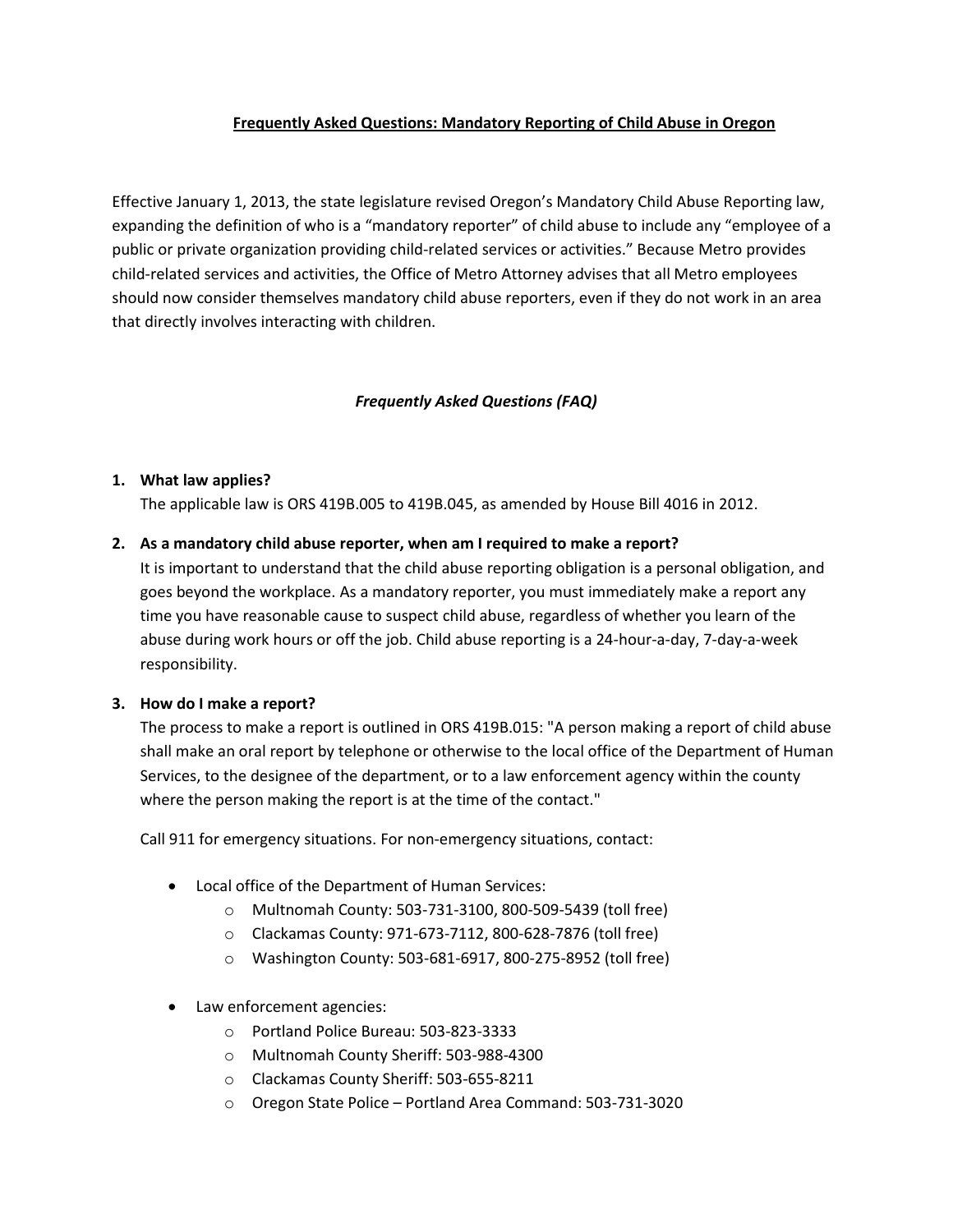## **4. What is child abuse?**

Child abuse is physical or mental injury to a child that is not accidental and that endangers the welfare and safety of a child. A child is defined as an unmarried person under 18 years of age.

Examples of abuse include:

- Assault and any physical injury to a child that has been caused by other than accidental means. This includes an injury that appears in conflict with the explanation given for the injury.
- A mental injury that includes observable and substantial impairment to the child's mental or psychological ability to function caused by cruelty to the child, with a due regard to the culture of the child.
- Rape or sexual abuse.
- Sexual exploitation of a child, including contributing to the sexual delinquency of a minor and allowing, encouraging or hiring a child to engage in prostitution.
- Negligent treatment or maltreatment of a child, including failure to provide adequate food, clothing, and shelter or medical care that is likely to endanger the child's health or welfare.
- Threatened harm to a child, which means subjecting a child to a substantial risk of harm to the child's health or welfare.
- Permitting a person under 18 to remain on premises where methamphetamines are being manufactured.
- Unlawful exposure to a controlled substance that subjects a child to a substantial risk of harm to health or safety.

Some possible indicators of child abuse include: physical injuries such as bruises, burns or cuts that are not accidental; visible neglect including malnutrition and rotten teeth; unexplained or lengthy absences from school; or leaving a child under the age of 10 alone at home unattended.

If you have questions about whether or not to report, call the local Department of Human Services office. Staff can tell you if the situation should be reported*.* 

## **5. Is spanking child abuse?**

Spanking is generally not abuse. However, a spanking that leaves marks or bruises on a child might be abuse. Oregon law recognizes a child's right to be free from physical abuse but also recognizes the right of parents to discipline a child. Therefore, reasonable discipline does not constitute child abuse unless it results in the type of harm described above.

## **6. What is reasonable suspicion?**

Under Oregon law, reasonable suspicion means "reasonable belief given all the circumstances, based upon specific and describable facts, that the suspicious physical injury may be the result of abuse."

### **7. How should I respond to a child who reports abuse to me?**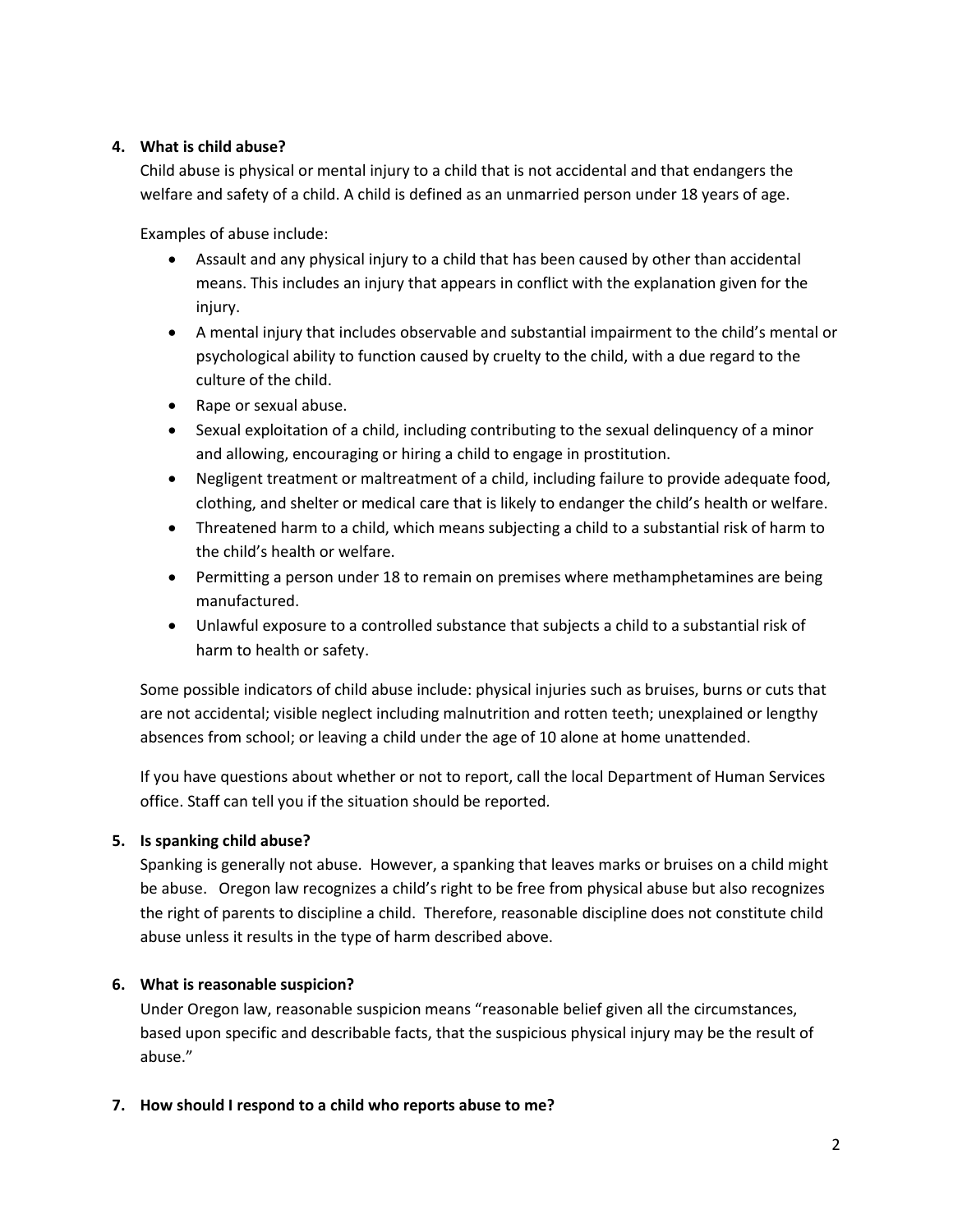Tell the child that you believe them and that you are going to contact people who can help. You need only suspect abuse to make a report, so don't press the child for details. The child will need to tell his/her story in detail later.

## **8. What information should I report?**

If possible, report:

- The name and address of the child
- The name and address of the child's parents
- The child's age
- The type and extent of the abuse, including any previous evidence of abuse
- The explanation given for the abuse
- Any other information that will help establish the cause of the abuse or identify the abuser

### **9. Should I make a report to my supervisor?**

Yes, if you learn of the abuse in connection with your job at Metro. Under Oregon law, telling a supervisor or employer does not fulfill your legal obligation. You are required to make an oral report to a local office of DHS, or to a law enforcement agency. However, in addition to your legal obligation as a mandatory reporter, if you observe child abuse on Metro premises or through the course of your duties at Metro, you must inform your supervisor or any manager as soon as possible so that Metro can take any additional steps necessary to protect the child. For incidents unrelated to Metro, you are not required to inform your supervisor after making a mandatory report to DHS or to a law enforcement agency.

### **10. Will my report be confidential?**

The reporter's identity will remain confidential to the full extent allowable by law. However, if court action is initiated, you may be called as a witness or the court may order that your name be disclosed.

## **11. Can I be sued if I report?**

No. Oregon law provides that anyone who makes a good faith report of child abuse and who has reasonable grounds to make the report shall have immunity from civil or criminal liability. The reporter shall have the same immunity if they participate in any judicial proceeding resulting from the report. This means that if you reasonably suspect child abuse, even if you are mistaken, you are immune from civil and criminal liability.

### **12. What if I fail to report child abuse?**

Failure to report is a Class A violation of the law and carries a maximum penalty of \$2,000.

### **13. What happens after I report?**

Child Protective Services (CPS) follows a process that includes six possible decision points for every child abuse report. For each call CPS receives, the process begins with screening. If the information